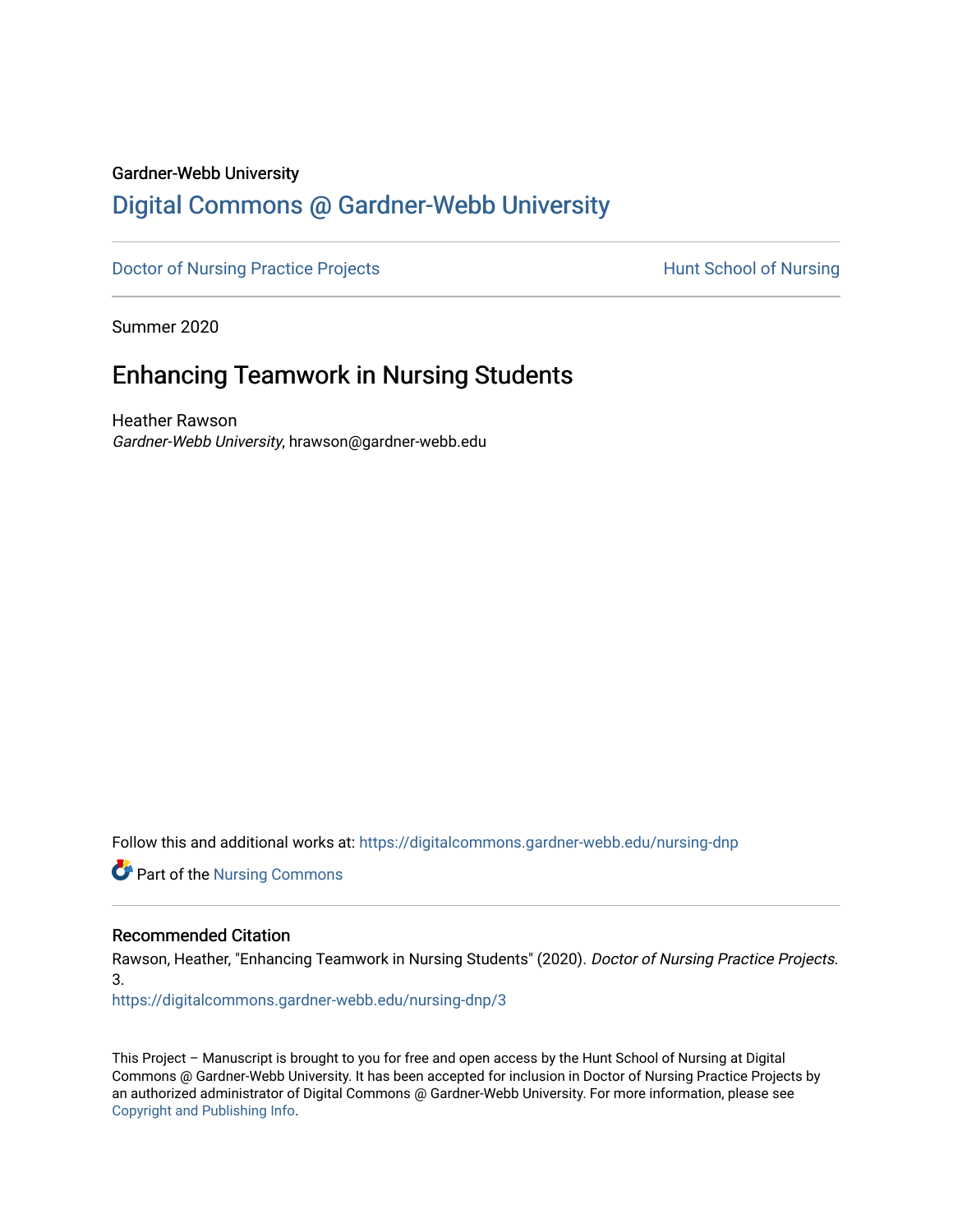Enhancing Teamwork in Nursing Students

by

Heather Rawson

A project submitted to the faculty of Gardner-Webb University Hunt School of Nursing in partial fulfillment of the requirements for the degree of Doctor of Nursing Practice

2020

Submitted by:

Approved by:

Heather Rawson, MSN, RN

Tracy Arnold, DNP, RN

07/20/2020

Date

 $7/20/20$ 

Date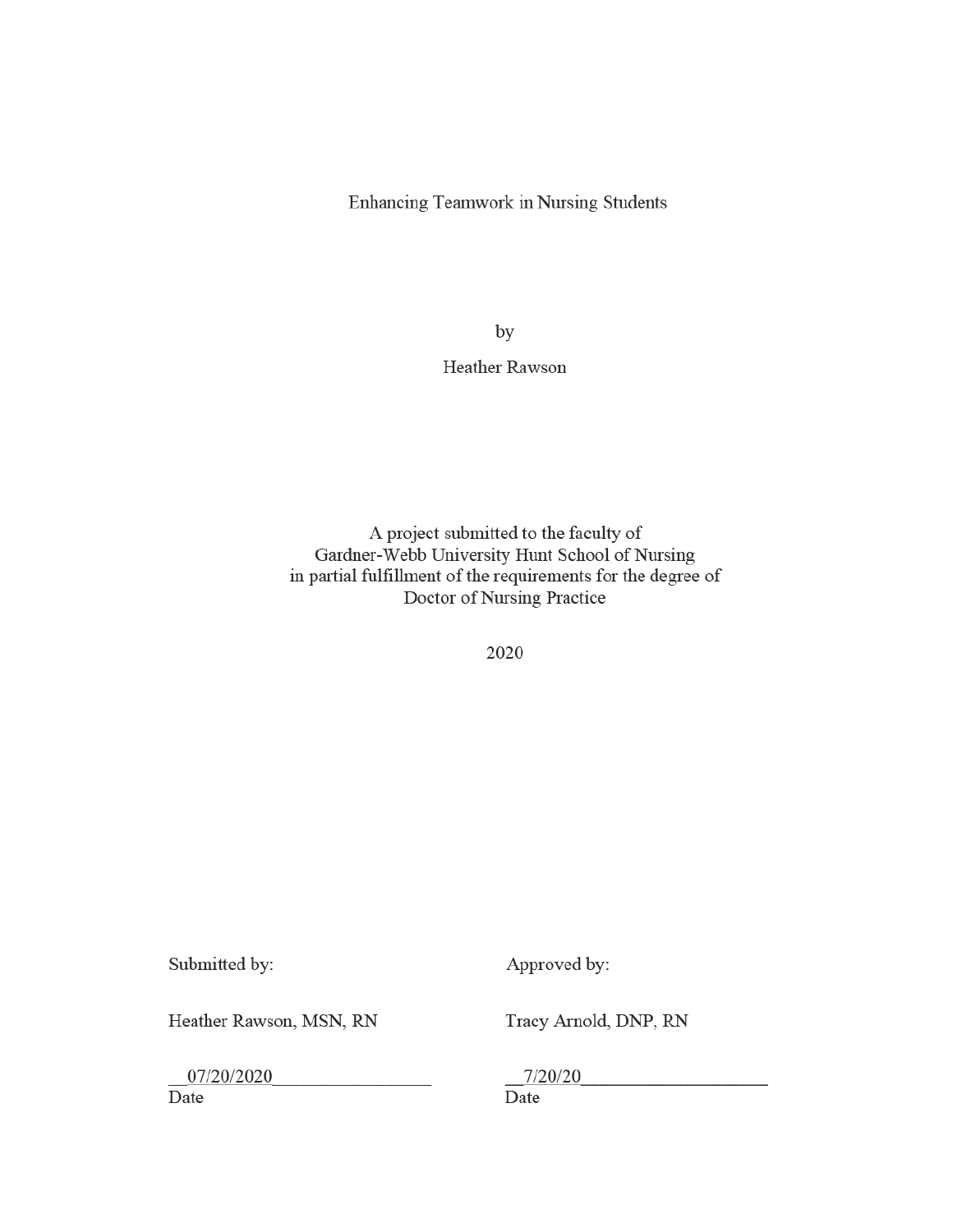## Approval Page

This capstone project has been approved by the following committee members:

Approved by:

Committee Member Name, Credentials Date Committee Member

07/20/2020

Committee Member Name, Credentials Date Committee Member

\_\_\_07/20/2020\_\_\_\_\_\_\_\_\_\_\_\_\_\_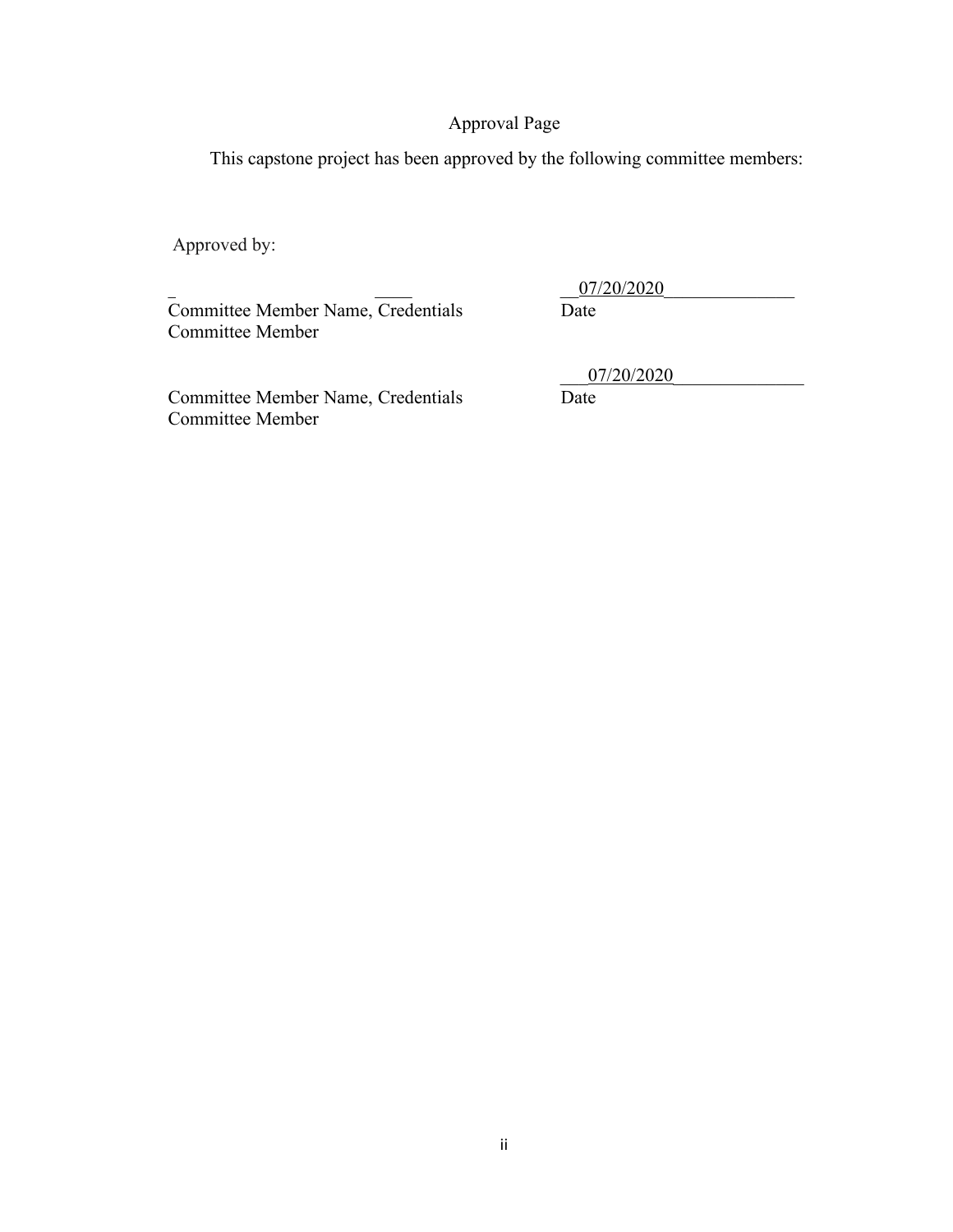## **Acknowledgements**

I would like to thank my chair, Dr. Tracy Arnold for all of her encouragement and advice. I would also like to thank Kimberly Brown, a committee member, who has been especially helpful in the planning of this project. And, I would like to thank Ruth Henderson, committee member, Master TeamSTEPPS® Trainer and Simulation Coordinator, whose expertise and support was invaluable in the planning and implantation of this project.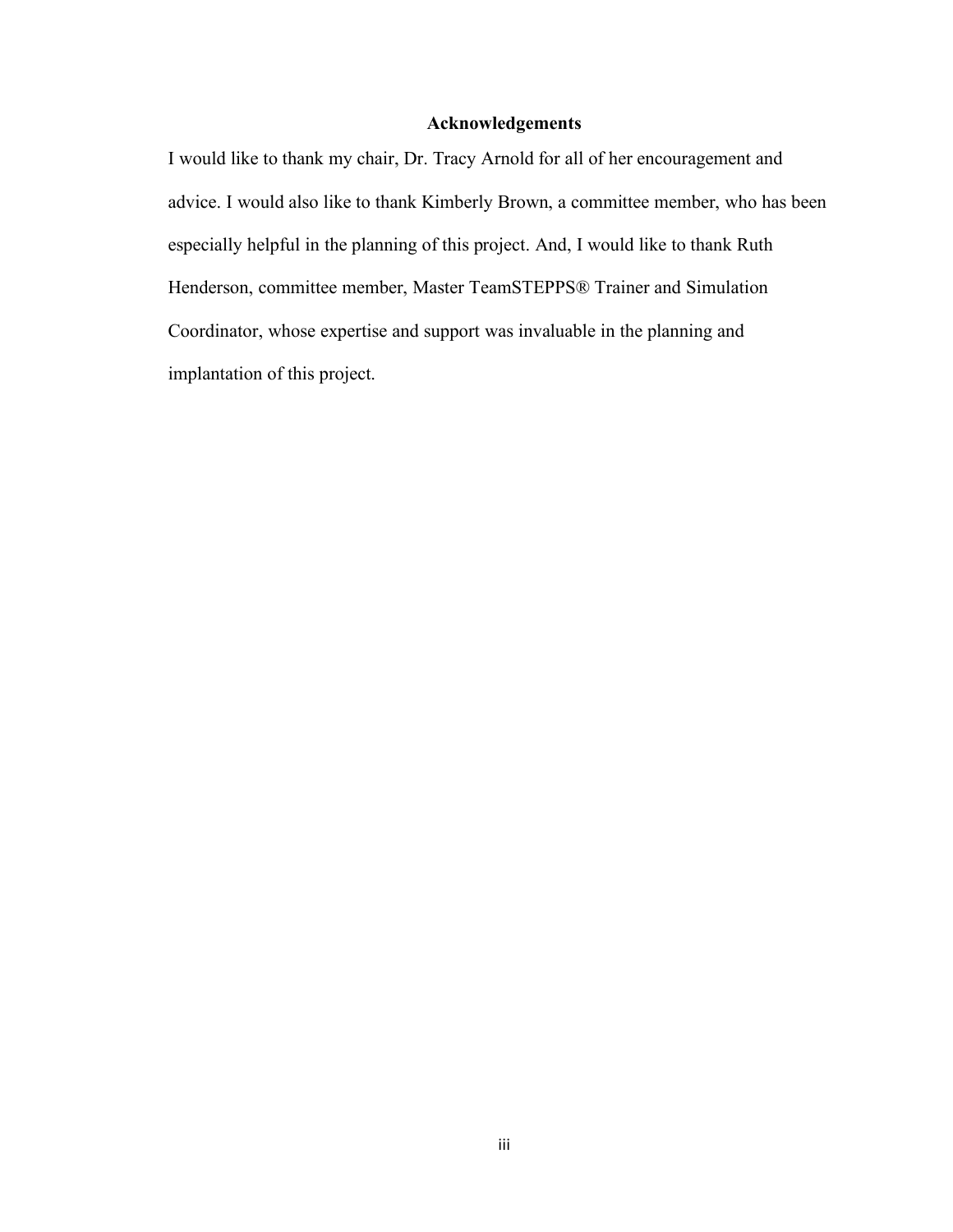© Heather Rawson 2020

All Rights Reserved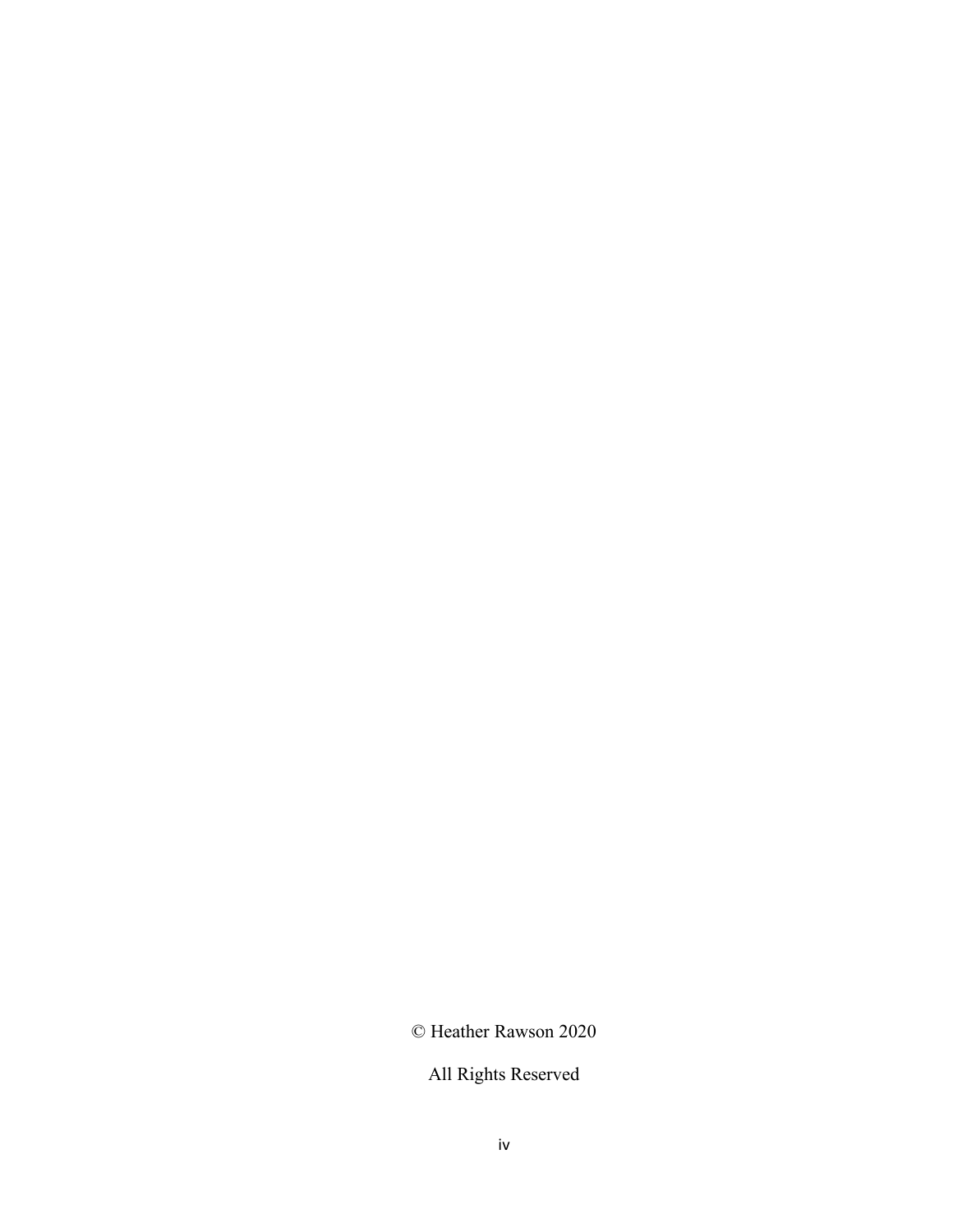#### **Abstract**

The purpose of this project was to equip senior practical nursing students  $(n = 11)$  with the skills needed to increase their feelings of preparedness to join an intradisciplinary team in the workplace after graduation. This project utilized a pre-test/post-test design using TeamSTEPPS® Teamwork Attitudes Questionnaire (T-TAQ) to determine if participation in TeamSTEPPS® training and a simulation exercise enhanced perception of teamwork in senior practical nursing students. A paired t-test was performed to analyze the data collected from the questionnaires acquired before and after the TeamSTEPPS® training. The results showed a t-value of 8.49, greater than the critical t-value of 2.23, demonstrating a significant difference in the before and the after training questionnaire results, confirmed by  $p < .001$ , showing high significance. The results of the project showed an increase in the T-TAQ scores after the training, demonstrating and enhancement of the students' perception of teamwork.

**Key Words** Teamwork, TeamSTEPPS®, simulation, nursing, students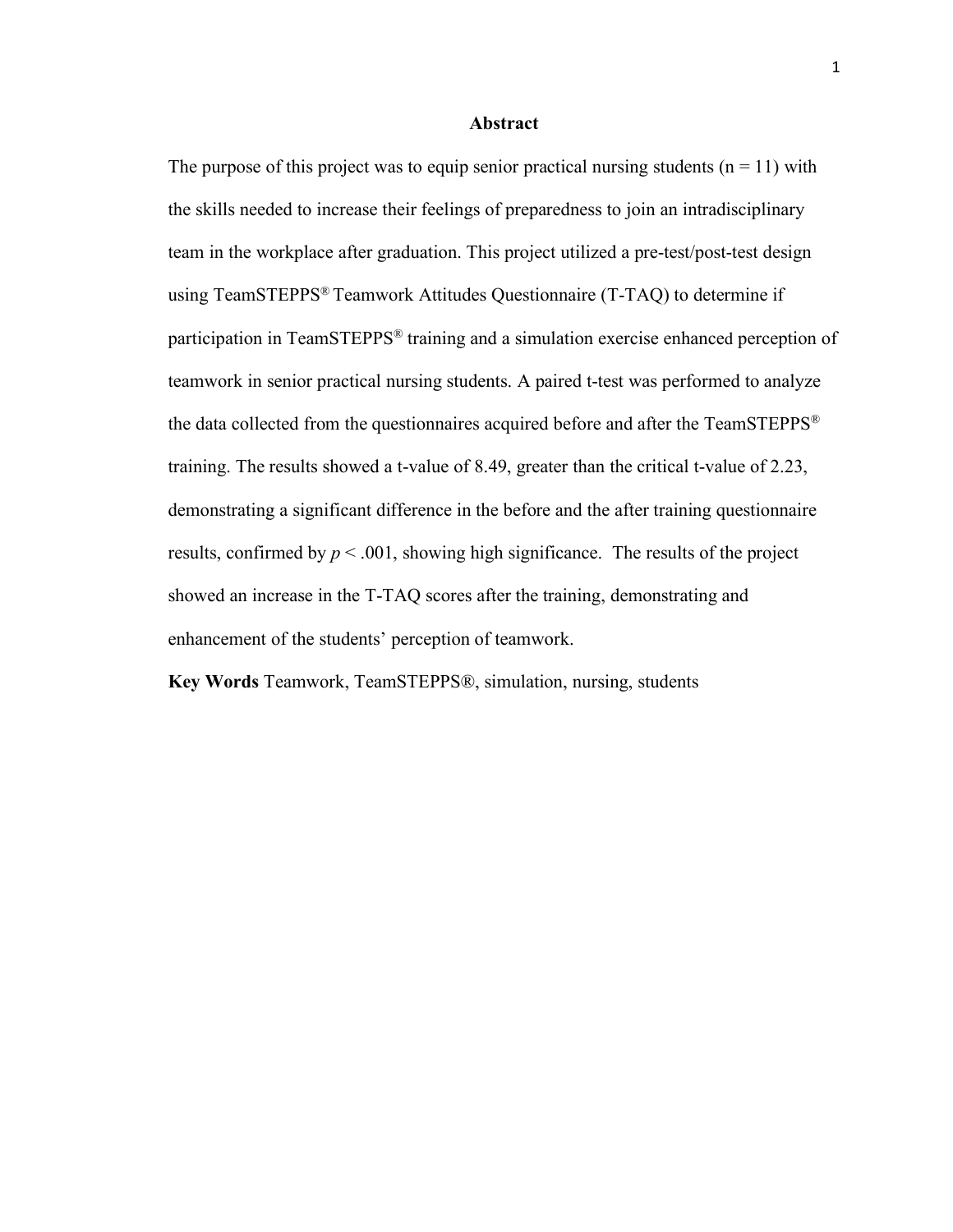#### Enhancing Teamwork in Nursing Students

Patient outcomes improve when teams work well together. Studies have shown that patients with diabetes, hypertension, and chronic pain demonstrated improvement in their conditions when a cohesive healthcare team was involved in their care (Lutfiyya et al., 2019). Attributes of effective teamwork include a shared understanding and respect of the responsibilities and the roles of all team members, shared training, and effective leadership. Team members who demonstrate understanding of and appreciation for their colleagues' role work more effectively to improve patient outcomes (Beard et al., 2015; Delunas & Rouse, 2014; Inman et al., 2016; Ryan, 2017).

#### **Background**

At a private University in the southeastern United States, ongoing discussions with members of the nursing advisory board noted that practical nursing graduates continue to have difficulty demonstrating effective teamwork in the work place. The literature suggests that a less cohesive and efficient healthcare team, negatively affects patient outcomes (Lutfiyya et al., 2019). As a result of advisory board discussions, faculty members implemented TeamSTEPPS® training as an intervention to equip students with the skills needed to assimilate into the workforce as an effective member of the healthcare team. The complexities of the nursing profession require collaboration with intra and inter-disciplinary teams to address complex issues facing patients and are essential to promoting a culture of safety (Carson et al., 2018).

#### **Methodology**

This project utilized a pre-test/post-test design to determine if participation in TeamSTEPPS® training and a simulation exercise enhanced perception of teamwork.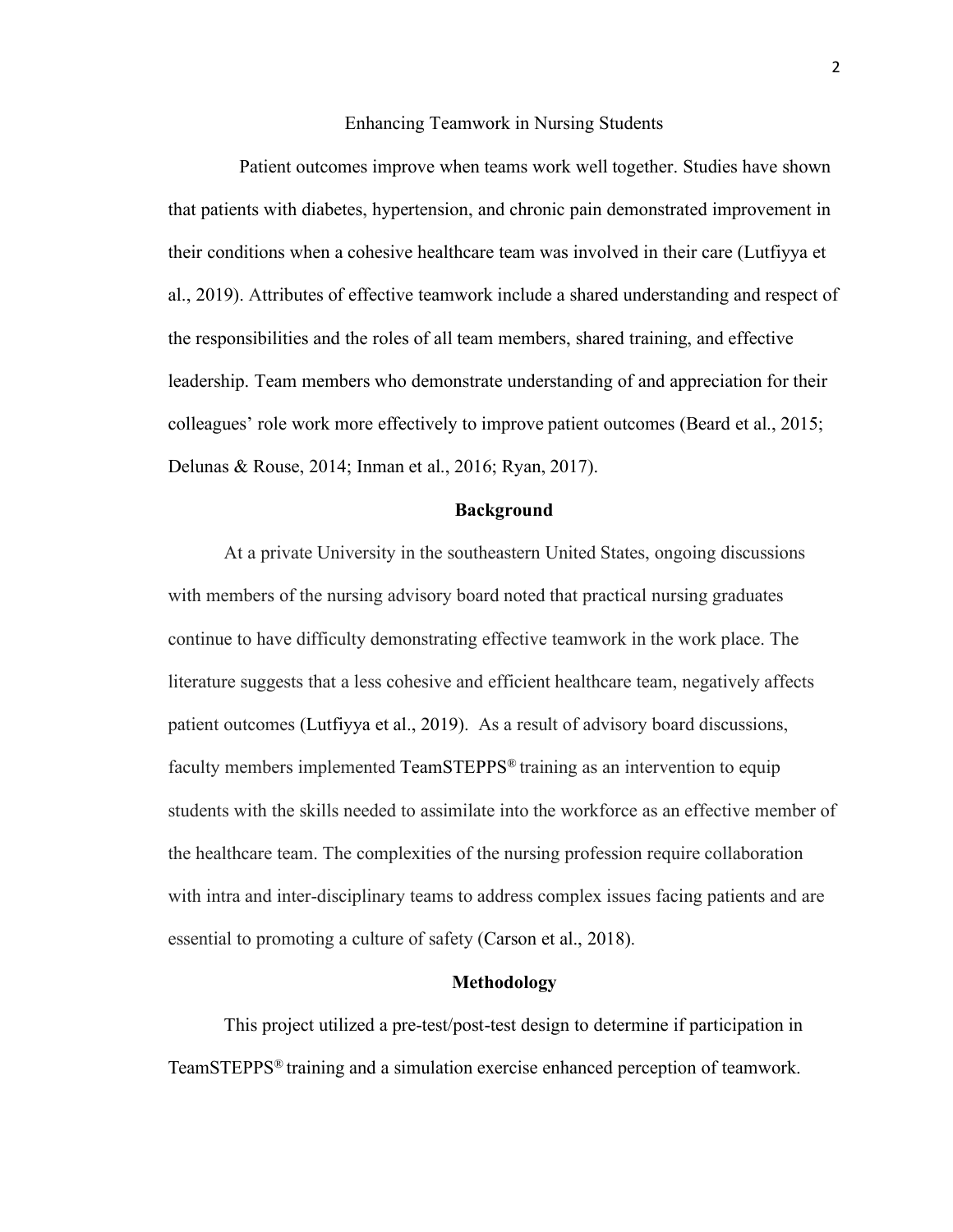To begin, participants were asked to complete the pre-test TeamSTEPPS® Teamwork Attitudes Questionnaire (T-TAQ). The T-TAQ is a 30-item questionnaire that asks participants to answer six questions in each of the following categories: Team structure, leadership, mutual support, situation monitoring, and communication. The questions are designed to measure individual attitudes about each of the categories. Questions were based on a 5-point Likert scale with answer choices ranging from Strongly Disagree (1 point) to Strongly Agree (5 points). The total minimum score on the T-TAQ is 30 and the total maximum score is 150. The higher scores on the T-TAQ correlate with a more positive perception of teamwork (Agency for Healthcare Research and Quality [AHRQ], 2017).

Following completion of the questionnaire, participants completed TeamSTEPPS® training, facilitated by the Simulation Coordinator at the University, who is also a TeamSTEPPS<sup>®</sup> Master Trainer. The training required students to attend a TeamSTEPPS® training lecture and then participate in a simulation where they utilized skills learned in the lecture. The lecture portion of the training lasted approximately two hours and the simulation lasted approximately 50 minutes. During the simulation, participants were divided into groups of two to three participants. Each group was asked to review the simulated patient's history and physician orders prior to the start of the simulation and work together in their roles (charge nurse, staff nurse, or nursing supervisor) to complete the simulation. After completing the simulation, the participants debriefed about the simulation. Upon completion of the TeamSTEPPS® training and simulation experience, students completed a post-test T-TAQ.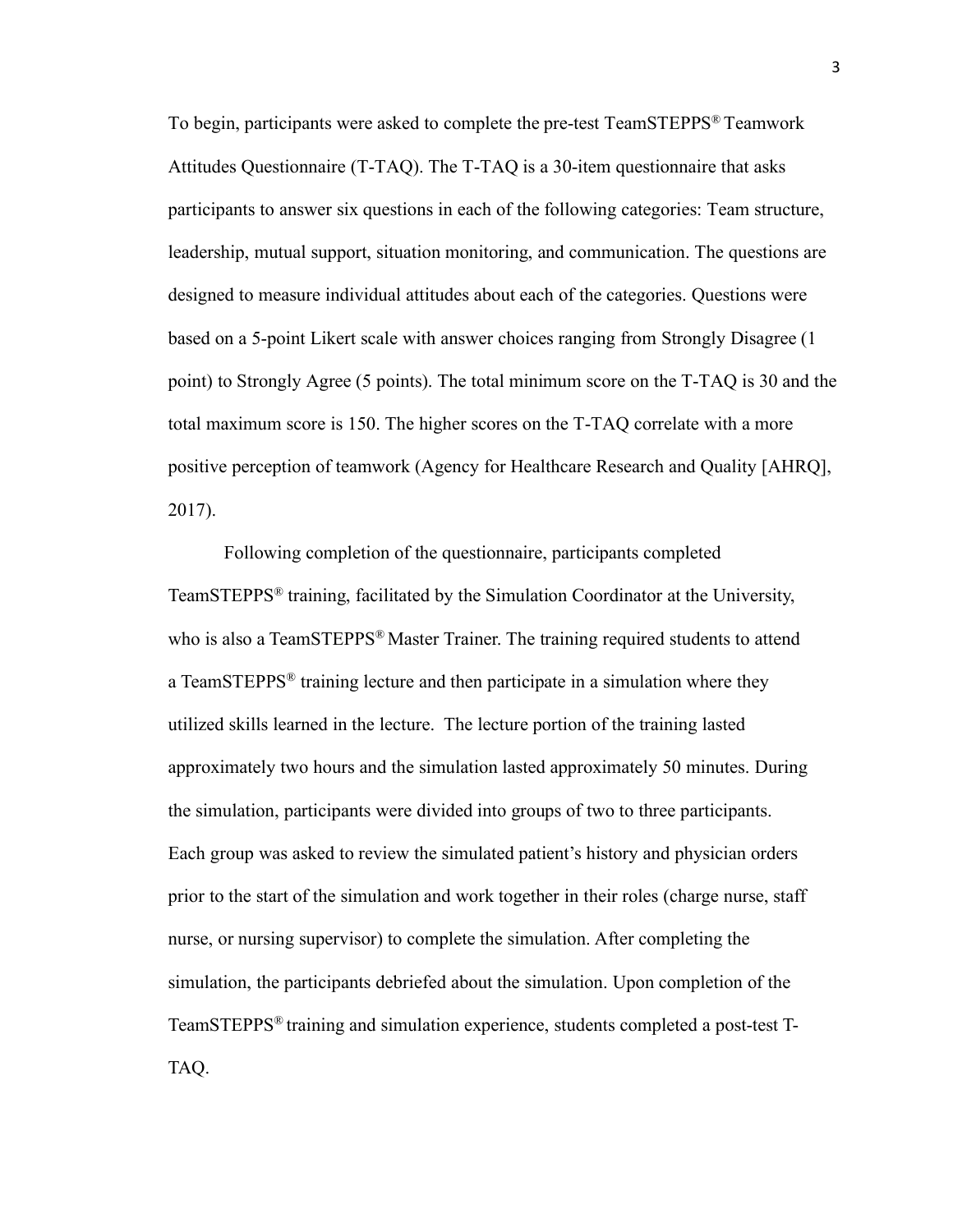#### **Results**

 For each questionnaire, points were totaled for each category. The pre-test scores on the T-TAQ were compared to the results of the post-test T-TAQ scores utilizing a paired t-test to determine if there was a change in attitude toward teamwork by the participants. The independent variable was the TeamSTEPPS® training and simulation. The dependent variable of enhancement of the perception of teamwork after the application of the independent variable was measured.

 Eleven participants completed the pre-test and post-test T-TAQ and participated in the TeamSTEPPS® training and simulation experience. The mean pre-test score was 139 and the post-test score was 146.5. A paired t-test was utilized to compare pre-test and post-test scores. The results showed a t-value of 8.49, greater than the critical t-value of 2.23, demonstrating a significant difference in the pre-test and post-test T-TAQ scores, confirmed by  $p < .001$ , showing high significance. This is confirmed by the two-tailed Pvalue was 0.000006913, less than 0.05, showing high significance. The Pearson correlation  $r = 0.765$  shows a strong positive correlation.

### **Discussion**

 The results of the project demonstrated the TeamSTEPPS® training and simulation experience increased the participants' perceptions of teamwork. There was a significant difference in pre-test and post-test scores. Although the sample size was small, the project demonstrated the effectiveness of the TeamSTEPPS® training and simulation experience with nursing students. The project warrants further investigation in the future with a larger sample size.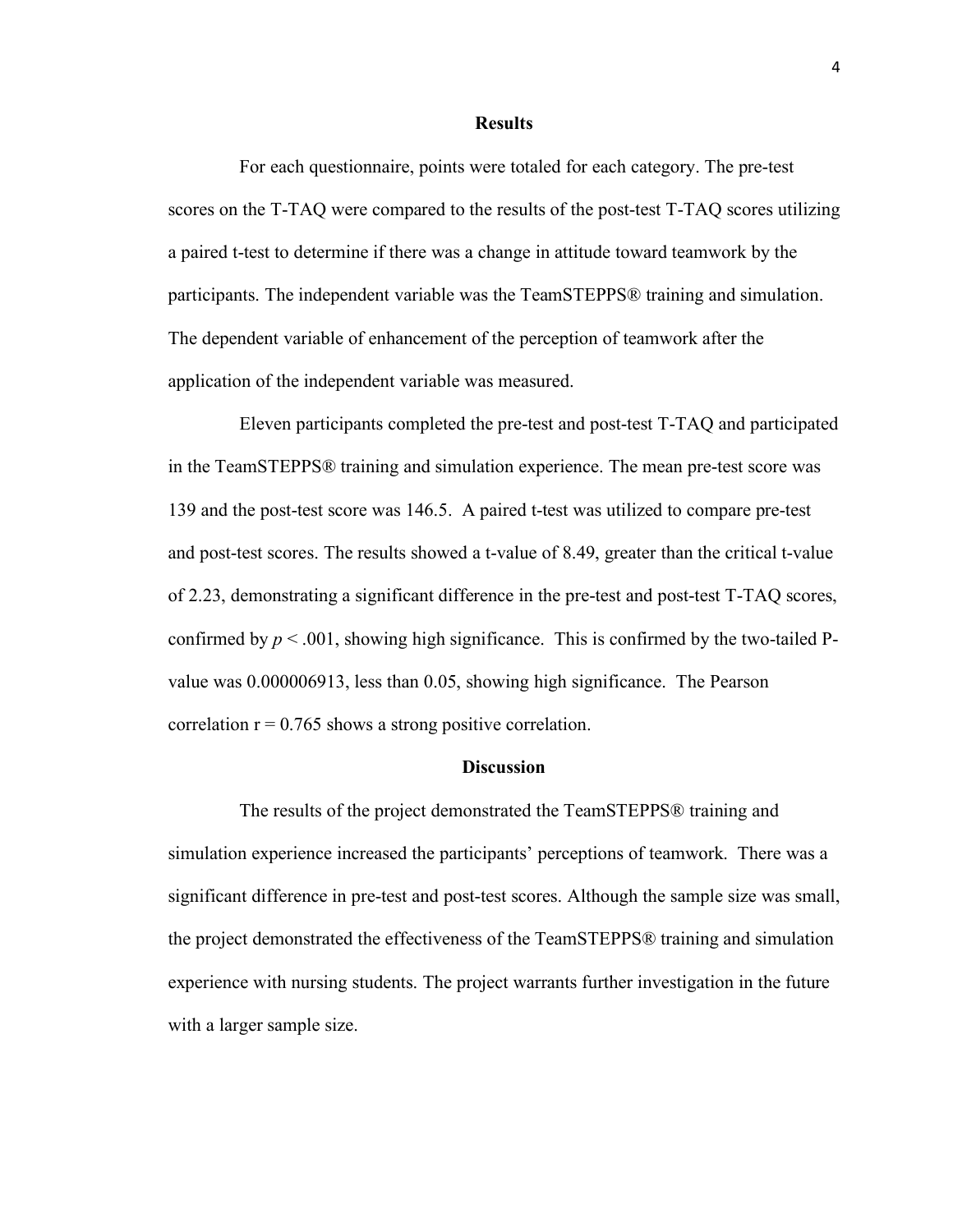### **Conclusion**

 There was an opportunity for growth identified by the members of the nursing advisory board, noting practical nursing graduates continued to have difficulty demonstrating effective teamwork in the work place. TeamSTEPPS® training was utilized as an intervention to equip students with the skills needed to assimilate into the workforce as an effective member of the healthcare team. The results demonstrated the positive impact TeamSTEPPS® training had on the participants' perceptions of teamwork. The potential result of the increase in perceptions of teamwork is more effective collaboration with intra and inter-disciplinary teams for these nursing graduates as they prepare to enter the workforce after graduation, promoting a culture of safety for improved patient outcomes.